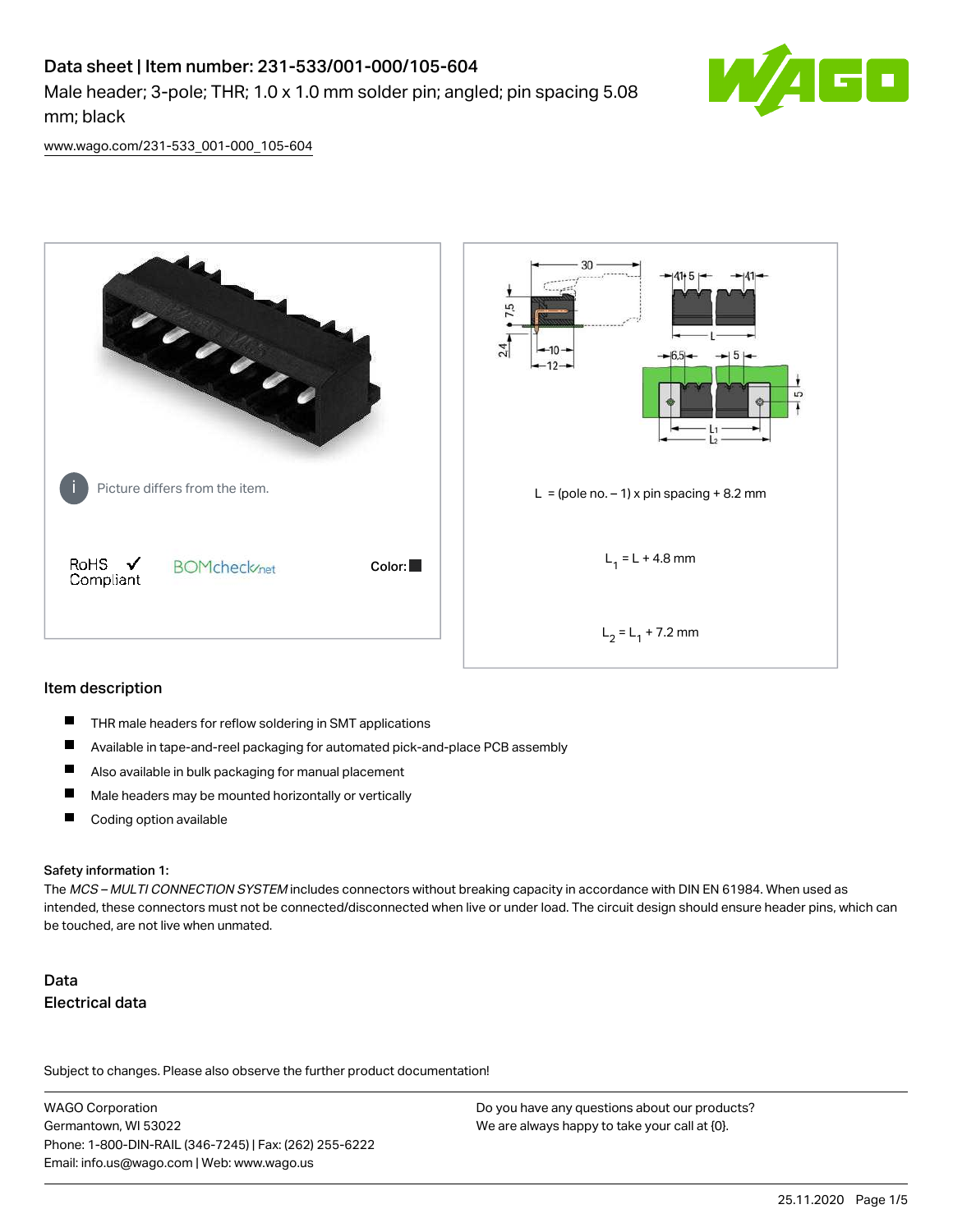

# Ratings per IEC/EN 60664-1

| Ratings per                 | IEC/EN 60664-1                                                       |
|-----------------------------|----------------------------------------------------------------------|
| Rated voltage (III / 3)     | 320 V                                                                |
| Rated surge voltage (III/3) | 4 <sub>k</sub> V                                                     |
| Rated voltage (III/2)       | 320 V                                                                |
| Rated surge voltage (III/2) | 4 <sub>k</sub> V                                                     |
| Nominal voltage (II/2)      | 630 V                                                                |
| Rated surge voltage (II/2)  | 4 <sub>k</sub> V                                                     |
| Rated current               | 12A                                                                  |
| Legend (ratings)            | (III / 2) $\triangleq$ Overvoltage category III / Pollution degree 2 |

### Ratings per UL 1059

| Approvals per                  | UL 1059 |
|--------------------------------|---------|
| Rated voltage UL (Use Group B) | 300 V   |
| Rated current UL (Use Group B) | 10 A    |
| Rated voltage UL (Use Group D) | 300 V   |
| Rated current UL (Use Group D) | 10 A    |

### Ratings per UL 1977

| Rated voltage UL 1977 | 600 V |
|-----------------------|-------|
| Rated current UL 1977 | I U A |

## Ratings per CSA

| Approvals per                   | CSA   |
|---------------------------------|-------|
| Rated voltage CSA (Use Group B) | 300 V |
| Rated current CSA (Use Group B) | 10 A  |
| Rated voltage CSA (Use Group D) | 300 V |
| Rated current CSA (Use Group D) | 10 A  |

### Connection data

| Pole No.                   |  |
|----------------------------|--|
| Total number of potentials |  |
| Number of connection types |  |
| Number of levels           |  |

Subject to changes. Please also observe the further product documentation!

WAGO Corporation Germantown, WI 53022 Phone: 1-800-DIN-RAIL (346-7245) | Fax: (262) 255-6222 Email: info.us@wago.com | Web: www.wago.us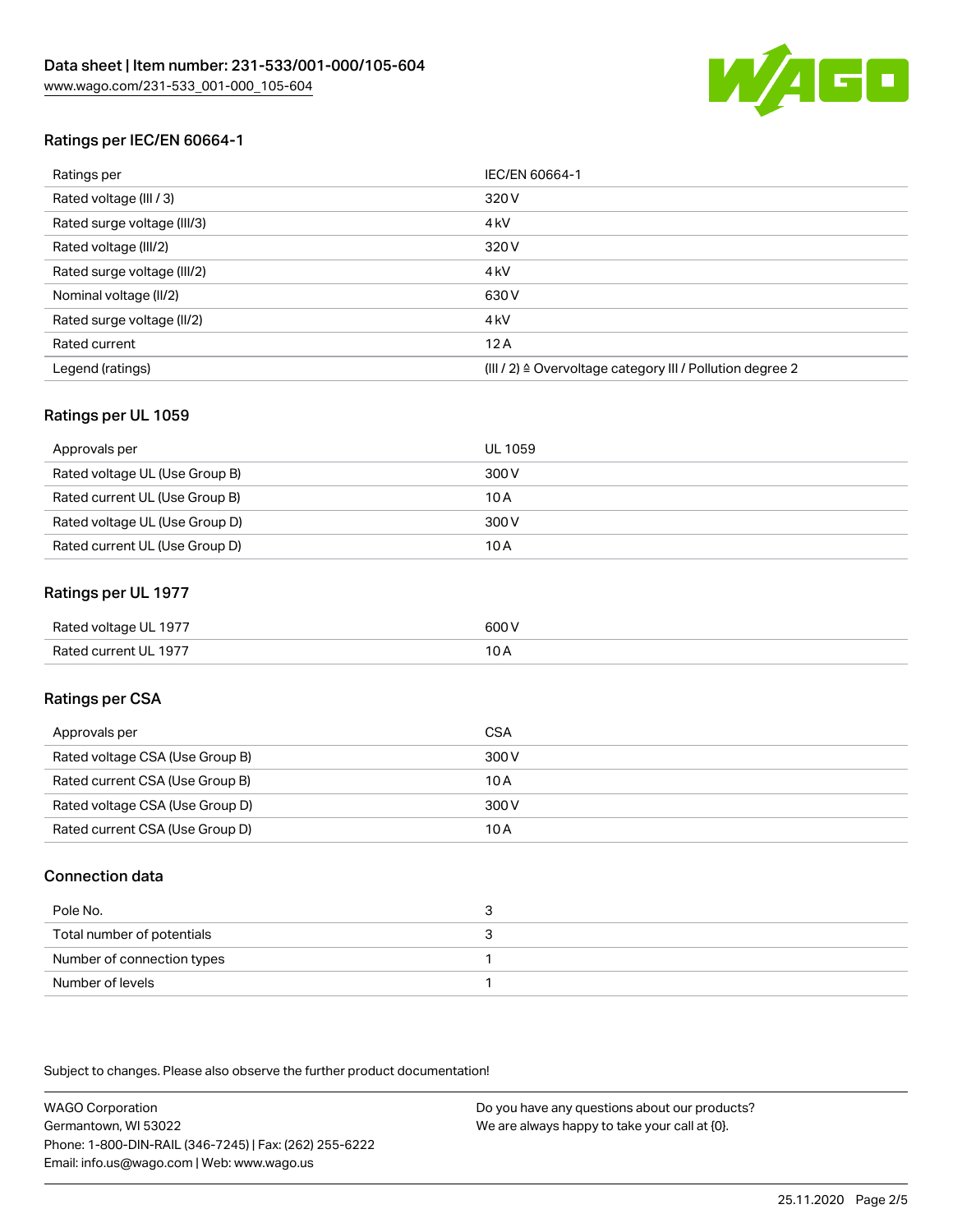

### Physical data

| Pin spacing                        | 5.08 mm / 0.2 inch    |
|------------------------------------|-----------------------|
| Width                              | 18.36 mm / 0.723 inch |
| Height                             | 12.2 mm / 0.48 inch   |
| Height from the surface            | 8.4 mm / 0.331 inch   |
| Depth                              | 12 mm / 0.472 inch    |
| Solder pin length                  | $2.4 \text{ mm}$      |
| Solder pin dimensions              | $1 \times 1$ mm       |
| Plated through-hole diameter (THR) | $1.4$ $(+0.1)$ mm     |

### Plug-in connection

| Contact type (pluggable connector) | Male connector/plug |
|------------------------------------|---------------------|
| Connector (connection type)        | for PCB             |
| Mismating protection               | No.                 |
| Mating direction to the PCB        |                     |

### PCB contact

| PCB contact                         | THR                                      |
|-------------------------------------|------------------------------------------|
| Solder pin arrangement              | over the entire male connector (in-line) |
| Number of solder pins per potential |                                          |

#### Material Data

| black                                  |
|----------------------------------------|
|                                        |
| Polyphthalamide (PPA GF)               |
| V <sub>0</sub>                         |
| Electrolytic copper (E <sub>Cu</sub> ) |
| tin-plated                             |
| 0.027 MJ                               |
| 1.3 <sub>g</sub>                       |
|                                        |

#### Environmental Requirements

| Limit temperature range | -60  +100 °C |  |
|-------------------------|--------------|--|
|-------------------------|--------------|--|

Subject to changes. Please also observe the further product documentation!

WAGO Corporation Germantown, WI 53022 Phone: 1-800-DIN-RAIL (346-7245) | Fax: (262) 255-6222 Email: info.us@wago.com | Web: www.wago.us Do you have any questions about our products? We are always happy to take your call at {0}.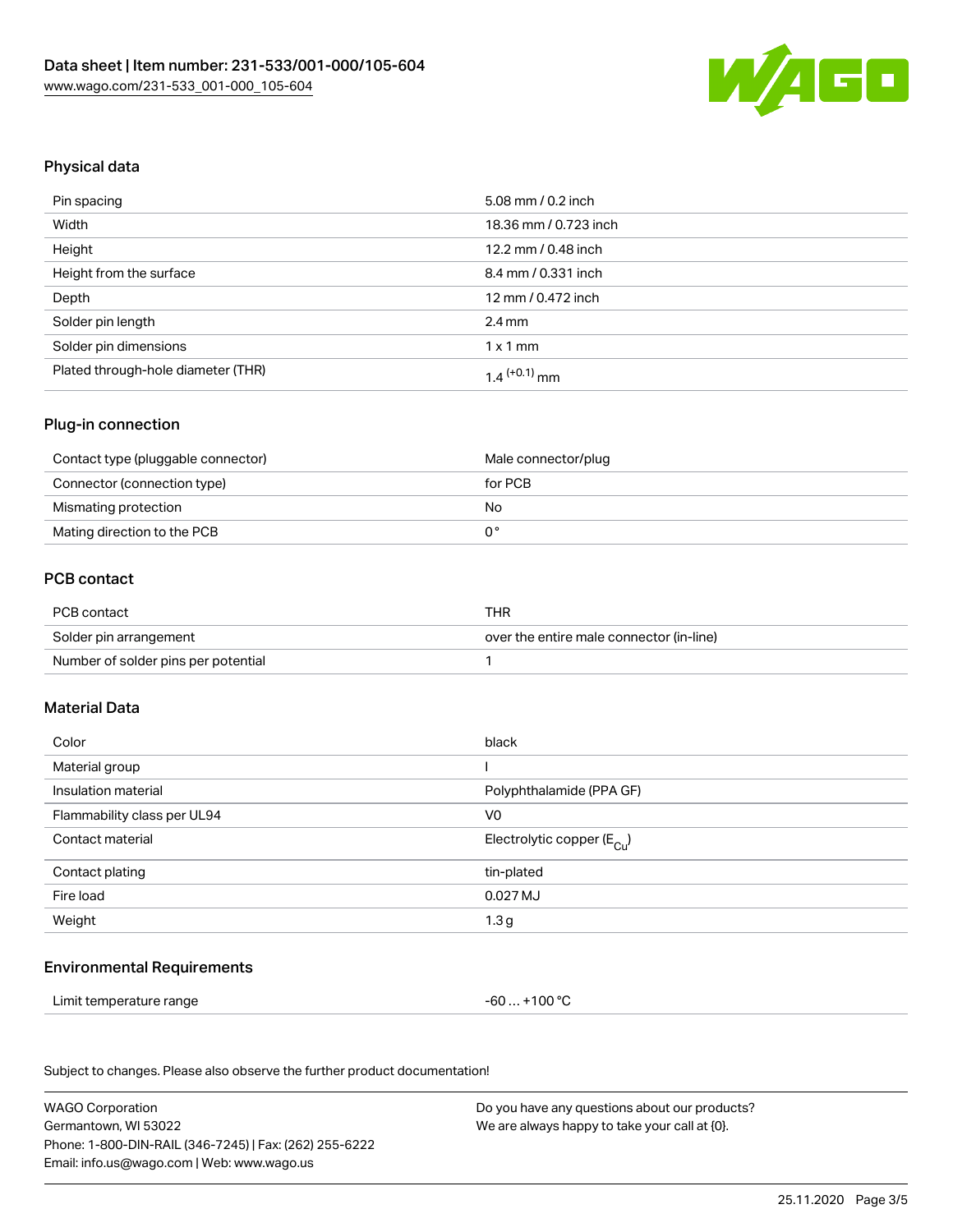

# Commercial data

| Packaging type        | <b>BOX</b>    |
|-----------------------|---------------|
| Country of origin     | PL            |
| GTIN                  | 4055143121842 |
| Customs tariff number | 85366990990   |

### Approvals / Certificates

### Country specific Approvals

|                  |                          |                                 | Certificate |
|------------------|--------------------------|---------------------------------|-------------|
| Approval<br>Logo |                          | <b>Additional Approval Text</b> | name        |
|                  | CSA                      | C <sub>22.2</sub>               | 1466354     |
| Æ                | DEKRA Certification B.V. |                                 |             |

#### UL-Approvals

w

|      |                                |                          | Certificate |
|------|--------------------------------|--------------------------|-------------|
| Logo | Approval                       | Additional Approval Text | name        |
|      | UR                             | <b>UL 1059</b>           | E45172      |
| D    | Underwriters Laboratories Inc. |                          |             |

# Counterpart

| Item no.231-303/026-000                                                            |                              |
|------------------------------------------------------------------------------------|------------------------------|
| Female plug; 3-pole; 12 AWG max; pin spacing 5.08 mm; 1 conductor per pole; orange | www.wago.com/231-303/026-000 |

### Compatible products

#### Coding

|                     | Item no.: 231-129<br>Coding key; snap-on type; light gray                            | www.wago.com/231-129 |  |
|---------------------|--------------------------------------------------------------------------------------|----------------------|--|
|                     | Item no.: 231-500<br>Spacer; for formation of groups; light gray                     | www.wago.com/231-500 |  |
| Marking accessories |                                                                                      |                      |  |
|                     | Item no.: 210-833<br>Marking strips; on reel; 6 mm wide; plain; Self-adhesive; white | www.wago.com/210-833 |  |

Subject to changes. Please also observe the further product documentation!

WAGO Corporation Germantown, WI 53022 Phone: 1-800-DIN-RAIL (346-7245) | Fax: (262) 255-6222 Email: info.us@wago.com | Web: www.wago.us